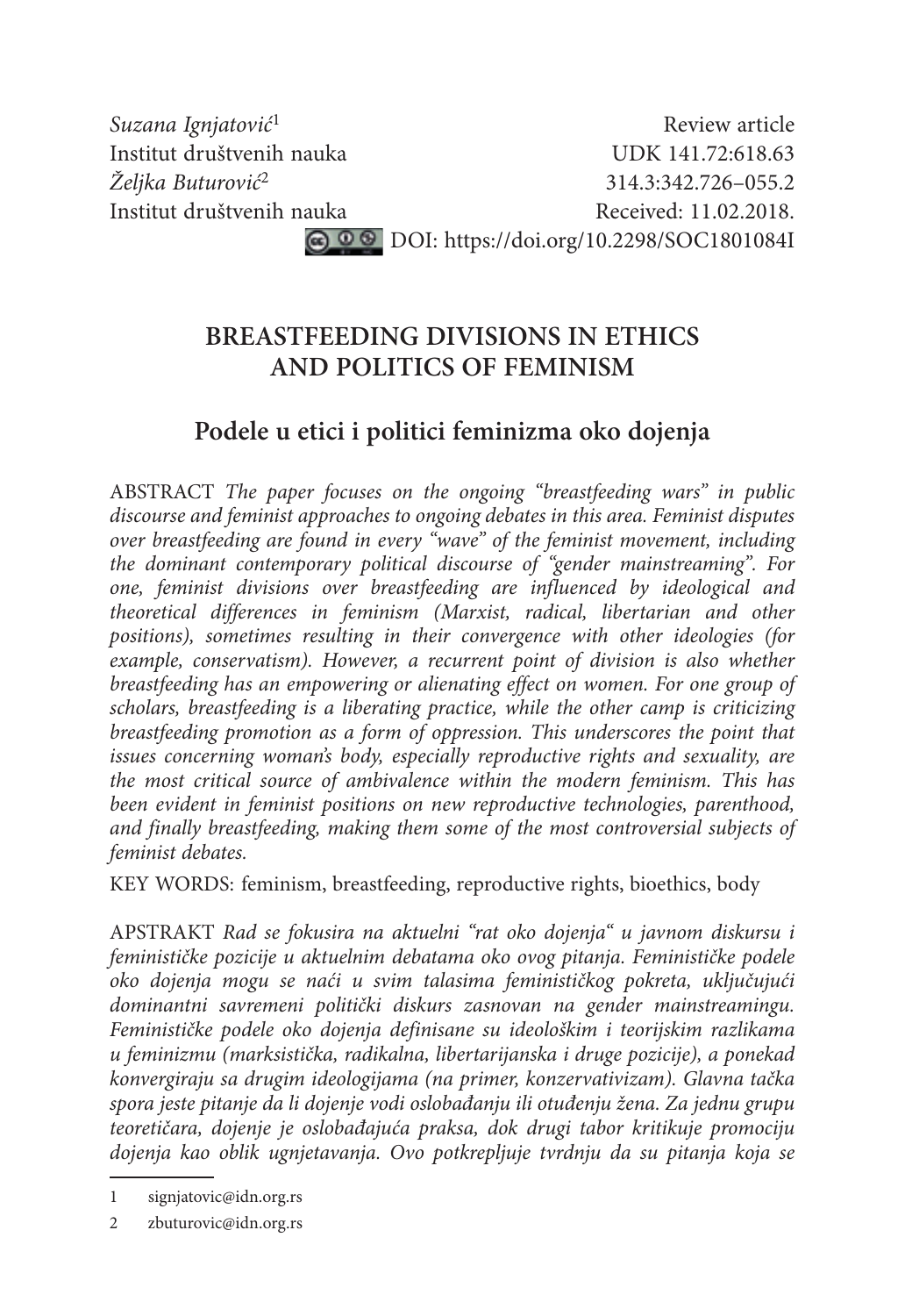*tiču ženskog tela, posebno reproduktivnih prava i seksualnosti, najvažniji izvor ambivalencije unutar savremenog feminizma. Ovo je izraženo u feminističkim stavovima o novim reproduktivnim tehnologijama, roditeljstvu, kao i dojenju, što ih čini najkontroverznijim pitanjima feminističkih rasprava.*

KLJUČNE REČI: feminizam, dojenje, reproduktivna prava, bioetika, telo

### **Introduction**

Over the last two decades, the public status of breastfeeding has substantially changed. The Innocenti Declaration (1990) introduced new guidelines for infant feeding in marketing, public health policy and public discourse in general (World Health Organization/ UNICEF, 1990). Today, there is a consensus that "formula feeding is no longer considered acceptable as an alternative to infant feeding" (Ignjatovic, Buturovic & Hristic, 2015: 139). Public health recommendations are clear: The World Health Organization recommends exclusive breastfeeding for the first 6 months of life and continued breastfeeding for up to two years of age (World Health Organization, 2002). These recommendations have strong effects on the dominant social norms of breastfeeding. They are shaping public health policy, labour law, public discourse, and finally, women's lives and personal decisions. Breastfeeding is supported by "scientists, governments, international organisations, non-governmental organisations, religious organisations, mothers, fathers, and even childless people" (Ignjatovic, Buturovic & Hristic, 2015: 141). Also, different ideologies and social groups support pro-breastfeeding: "For feminists it is an act of female empowerment; for Christians a symbol of womanly submission; for yuppies an affirmation of class status; and for hipsters a way to reduce the carbon footprint" (Jung, 2015: 71).

The new status of breastfeeding is underpinned by more general tendencies in contemporary societies. An increased importance has been given to *risk control, defined by Wolf's notion of risk culture and Beck's concept of risk society* (Wolf, 2011). Risk-focused societies are obsessed with controlling and alleviating life risks, making an individual responsible for all conceivable risks. Breastfeeding fits well in this cultural framework as a panacea ("liquid gold"). It should be noted that any methodological doubts about the scientific evidence are excluded from the brochures that promote breastfeeding. The academic approach to breastfeeding has become dogmatic, as indicated in a pamphletic statement, published in the famous Lancet: "Breastmilk makes the world healthier, smarter, and more equal...The deaths of 823,000 children and 20,000 mothers each year could be averted through universal breastfeeding, along with economic savings of US\$300 billion...genuine and urgent commitment is needed from governments and health authorities to establish a new normal: where every woman can expect to breastfeed and to receive every support she needs to do so" (Lancet, 2016: 404). Some previously claimed effects of breastfeeding have been contested (asthma, allergies) as a meta-analysis conducted by Victora and colleagues shows. However, the study found that breastfeeding prevents some health risks (child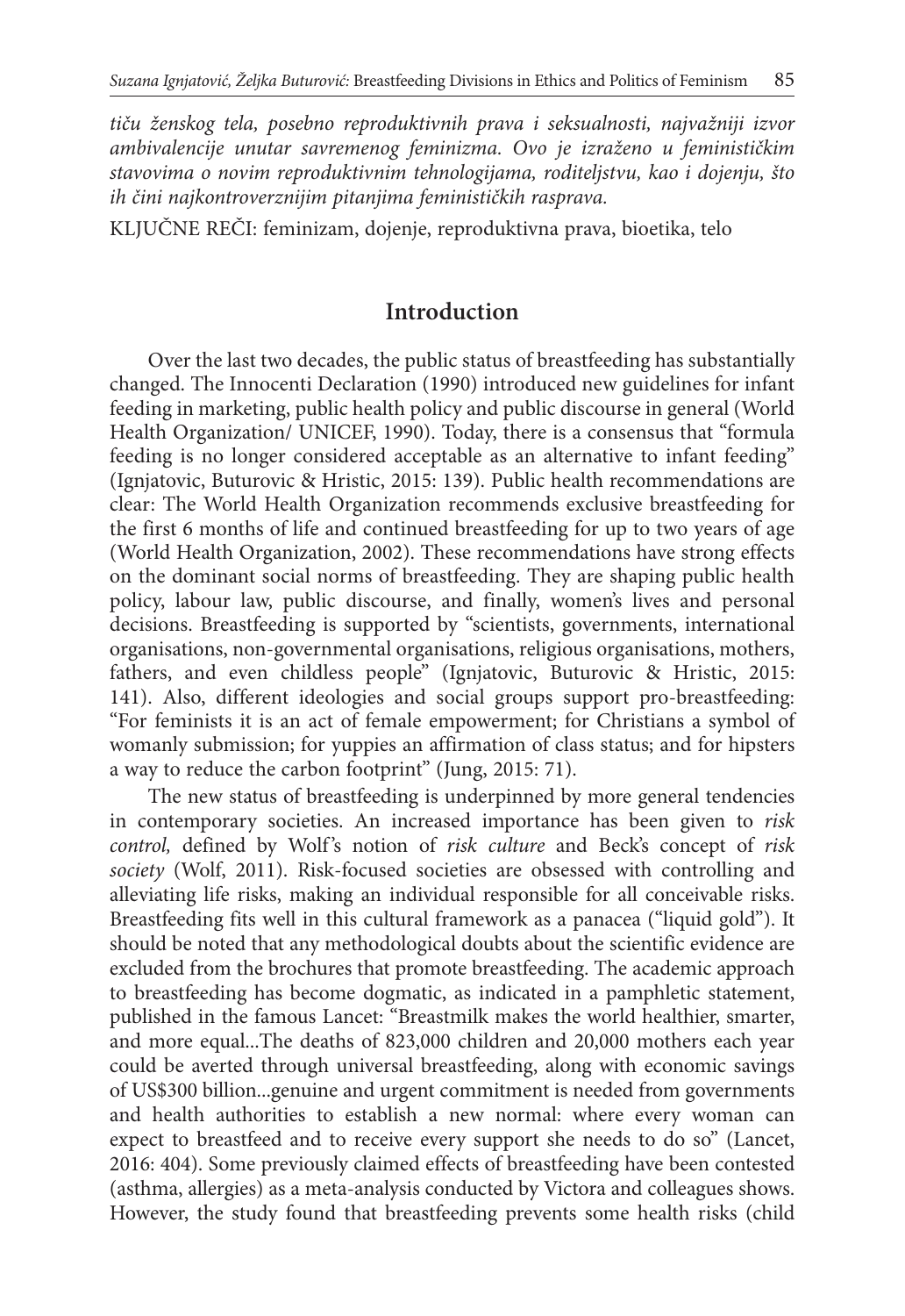infections, diabetes, obesity) and brings benefits for the child (intelligence) and for the mother (breast cancer, ovarian cancer) (Victora et al. 2016).

The link between risk-centeredness and breastfeeding is incorporated in the new ideology of motherhood, that is referred to as *total motherhood* by J. Wolf*.*  It "stipulates that mothers' primary occupation is to predict and prevent all lessthan-optimal social, emotional, cognitive, and physical outcomes; that mothers are responsible for anticipating and eradicating every imaginable risk to their children, regardless of the degree or severity of the risk or what the trade-offs might be; and that any potential diminution in harm to children trumps all other considerations in risk analysis as long as mothers can achieve the reduction..." (Wolf, 2011: 71). In practice, the imposed responsibility for a child's life and general welfare applies to a woman's life before pregnancy and throughout the pre-natal stage: "A baby's health depends largely on how the mother treats her body during pregnancy" (Kukla, 2006: 158). It is assumed that a mother's awareness about the benefits of breastfeeding/risks of non-breastfeeding and her commitment to breastfeeding (or "human milk feeding" if a mother is employed) are the only factors to be dealt with in order to bring long-term benefits for the child. In media discourse, breast milk is named "liquid gold", implying that breastfeeding is the only ethically acceptable option in infant feeding, while formula feeding is being degraded to the status of smoking or other detrimental habits.

Breastfeeding is sometimes difficult due to various reasons. However, dominant parenting paradigms are based on child centeredness and extreme Rousseauism, imposing demands on parents to provide a risk-free environment, adequate nutrition (breastfeeding), emotional and social stimulation, and commitment. Hard work and sacrifice are part of modern parenthood. As one mother said: "If it's more difficult it must be better...[...] parenting ideologies that fully embrace breastfeeding – in mandating the specific form of breastfeeding practices – could be morally oppressive [...]" (Tomori, 2015: 140).

However, in recent years, new dissonant voices have emerged (Wolf, 2011; Ignjatovic, Buturovic & Hristic, 2015; Buturovic, Ignjatovic, Rasevic, 2016). Their criticism is aimed at the officially accepted scientific evidence about the breastfeeding benefits, focusing on methodological issues in the leading research studies about breastfeeding (Wolf, 2011). New research topics are recognized as relevant, especially the psychological and social costs of breastfeeding, as opposed to "the image of breastfeeding that we regularly 'sell' in our culture – an image of a joyous and natural bonding practice" (Buturovic, Ignjatovic, Rasevic, 2016; Kukla, 2006: 163).

# **The Curious Absence of Breastfeeding in Feminism**

Although breastfeeding is a gender specific activity, limited to the female body, and regulated by social norms, it has oddly been, to a large extent, absent from feminist works. According to Ban Esterik, "breastfeeding is absent from many influential feminist works", and feminism has focused more on silicone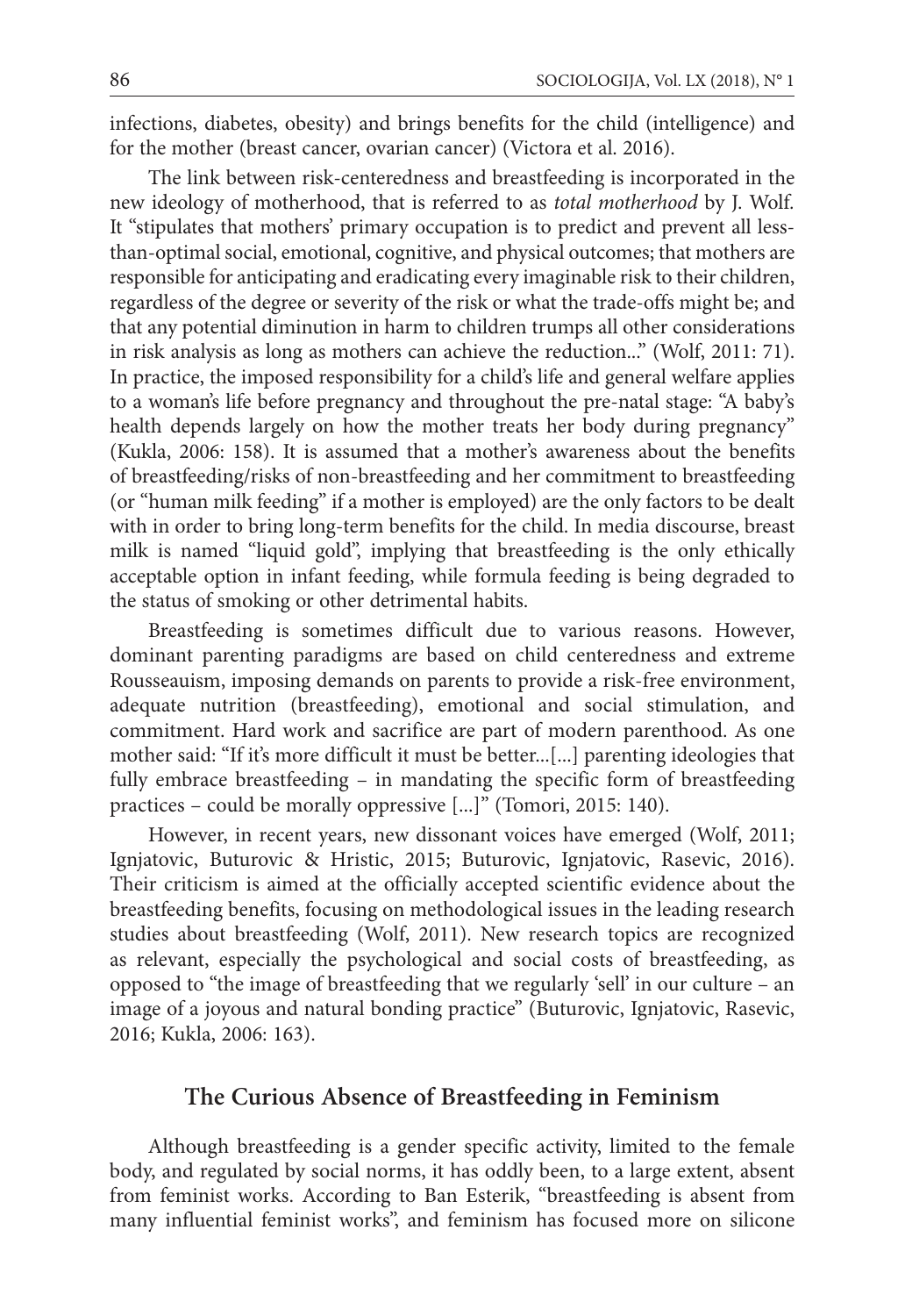breasts than on lactation, and other reproductive processes (Van Esterik, 1994: 42). Feminism was not interested in breastfeeding during the 1970s and 1980s (Hausman, Smith, Labbok, 2012a); there is no mention of 'breastfeeding' in key feminist works about the female body and reproduction, such as *Gyn/Ecology* by Mary Daly or *T he Politics of Reproduction*, by Mary O'Brien (Van Esterik, 1994). However, some feminist authors have discussed breastfeeding as part of the motherhood role imposed on women. In her critique of motherhood, Simone de Beauvoir describes mothering as "slavery" and the infant as "tyrant" (Lee, 2012). The infant "seems to be sucking out her strength, her life, her happiness (...) individual who menaces her flesh, her freedom, her whole ego" (De Beauvoir, as cited in: Lee, 2012: 95).

What is the main reason for the lack of interest for breastfeeding as a gender issue? According to Van Esterik, feminists are reluctant to privilege the breastfeeding mothers over other women because lactation is believed to be more controllable compared to menstruation or menopause (Van Esterik, 1994: 42). Within the feminist camp, breastfeeding is usually conceptualized "as a 'choice' in a way that obscures the complex array of social forces to which women are subject" (Lee, 2012: 93). As such, breastfeeding is regarded as less oppressive compared to other socially regulated aspects of female biology. However, the conceptualization of breastfeeding as a controllable practice has prevented feminism from understanding how deeply oppressive biopolitics of breastfeeding can be.

Another reason for the absence of breastfeeding from feminist discourse is well explained by Van Esterik. Apparently, feminists have ignored breastfeeding because "breast feeding raises conceptual problems and reveals the many inherent contradictions that feminist theory is still grappling with" (Van Esterik, 1994: 42). This is certainly true for other similar bioethical issues in feminism. Along with the emerging complexities in this area (especially those related to human reproduction) divergent positions arise in the feminist camp. For example, there are strong ongoing disputes in contemporary feminism about gestational surrogacy and new reproductive technologies (Ignjatovic, Boskovic, 2017). Some feminist positions are completely opposed to surrogacy (radical feminism), while other positions (libertarian feminism) are embracing the benefits of modern reproductive technology. Breastfeeding is just another polemical issue in the field of bioethics/biopolitics. Breastfeeding is related to reproduction and sexuality, and feminism is divided over these issues.

Feminism is not monolithic. Feminist discourse is based on diverse ideologies and theories. Given the divisions in feminist theory, breastfeeding is approached differently depending on the theoretical framework of each feminist position. For example, since radical feminism locates oppression in the female body, consequently, lactation is also an oppressive practice. Conversely, ecofeminists celebrate breastfeeding as a symbol of female power, "glorifying their natural attributes" (Van Esterik, 1994). In that regard, breastfeeding has the same status as abortion, gestational surrogacy or other bioethical issues, as a personal choice.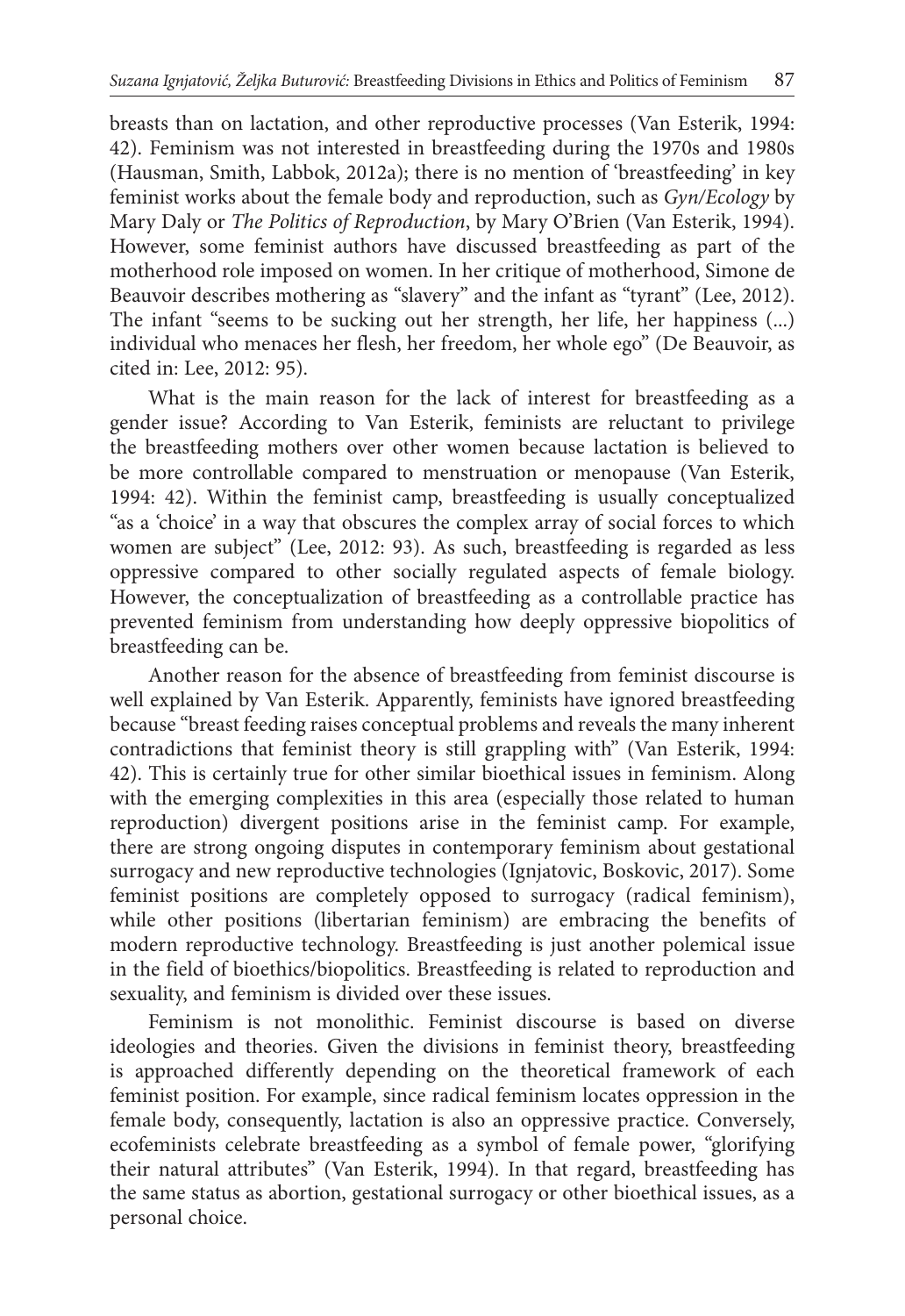# **Lactivism, Pro-Choice, and the "Third Way"?**

Insofar as feminists have paid attention to breastfeeding, they have revealed a strong ambivalence (Galtry, 2000). Some authors believe that the breast vs. bottle debate is similar to the equality-difference debate and they criticize the "surge of feminist voices that are antibreastfeeding" ("formula use as freedom") (Hausman, Smith, Labbok, 2012a: xii).

Considering the above differences in modern feminism, it seems that feminism is divided over the main question: is breastfeeding an oppressive or liberating practice? Is it a form of alienation or empowerment? In general, all feminist positions on infant feeding can be placed in two strongly opposed views: pro-breastfeeding and pro-choice feminists, including the option called "beyond choice" perspective, which is basically a pro-breastfeeding position.

The pro-breastfeeding group of scholars refers to breastfeeding as a liberating practice or at least as an issue of women's rights. It focuses on a woman's right to breastfeed, which is a feminist response to the established right of the child to be breastfed. Within this framework, breastfeeding is empowering against the medicalization of a woman's body. As Jung argues: "For some feminists, the defiant expression of female pride was breastfeeding. Support for breastfeeding was a component of feminism's focus on sexuality and reproduction" (Jung, 2015: 53).

The pro-breastfeeding position in feminism shares some ideas with conservative "lactivism".3 During the 1970s, there was a convergence of the feminist movement and lactivism promoted by La Leche League as a reaction to medicalization of pregnancy, child care and mothering: "they were fed up with being lectured at and dictated to by male physicians" (Jung, 2015: 31). La Leche League (LLL) is a conservative movement that promotes breastfeeding as a primary task of motherhood in early child development, stating that "good mothering was a full-time occupation" (Jung, 2015: 32) or "good mothering through breastfeeding" (Hausman, 2012: 21). This may be the reason why Van Esterik says that "women's groups must make sure that their efforts on behalf of breastfeeding are not used by traditionalists" (Van Esterik, 1994: 48). A proper feminist approach to breastfeeding should be distinguishable from conservative ideas, and it should include the following steps and procedures: consulting women's groups about breastfeeding legislation; recognizing emotional aspects of breastfeeding, addressing possible negative effects in employment (maternity entitlements), addressing the welfare of both mother and child (Van Esterik, 1994: 48). She is clear about the positive effects of breastfeeding on women's liberation: "Breastfeeding empowers women and contributes to gender equality" (Van Esterik, 1994: 41).

On the opposite end, anti-breastfeeding and pro-choice feminists have focused on the alienating aspects of breastfeeding: "The female subject is displaced by an emphasis on the health and well-being of the infant, resulting in an expanding list of self-regulatory behaviour for women to abide by" (Lee,

<sup>3</sup> See more about "militant lactivism and "lactivism" in Faircloth (2013) and Jung (2015).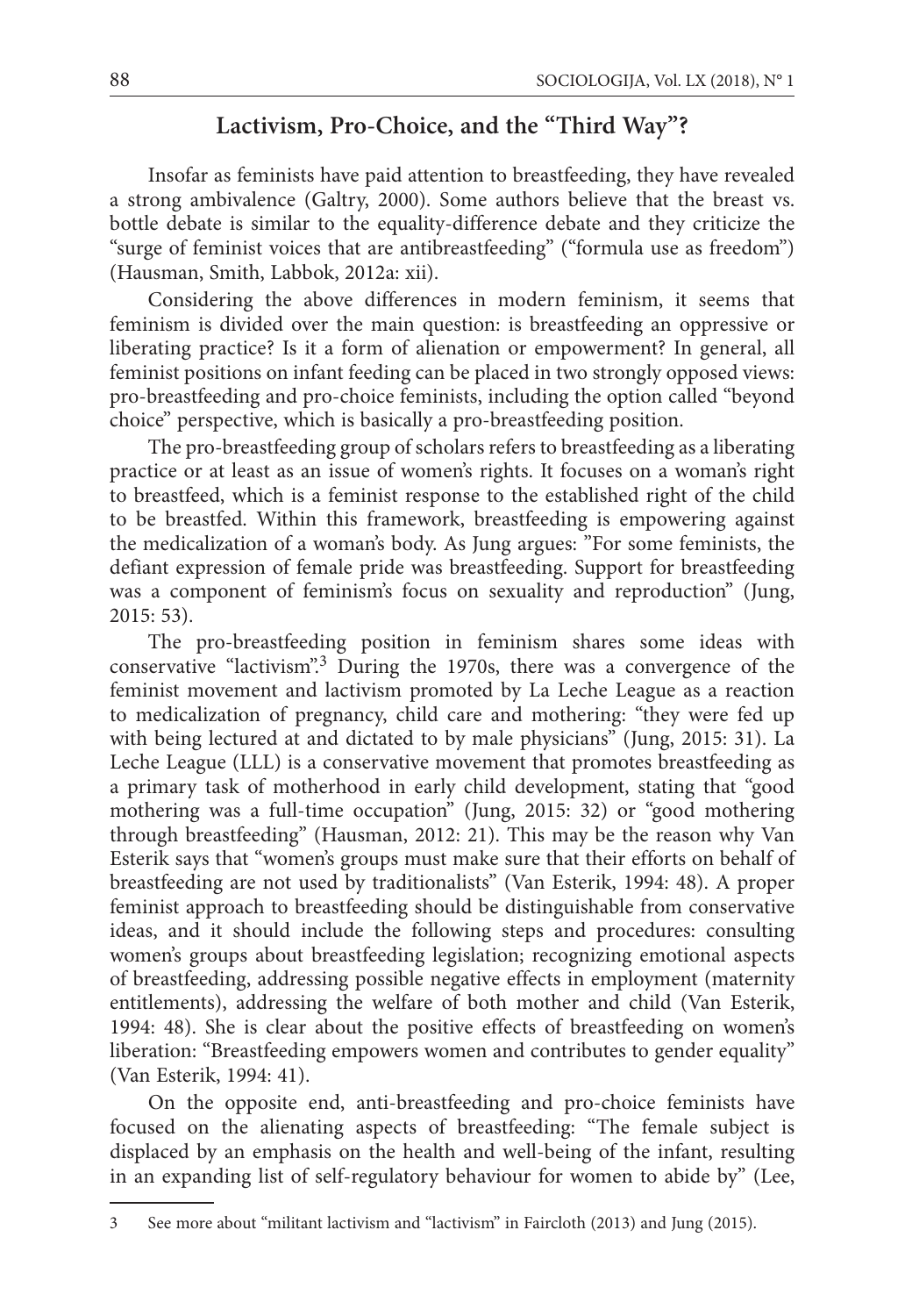2012: 94). This camp (for example, J. Wolf or Kukla) criticizes the promotion of breastfeeding as a form of oppression that imposes constraints on women's choice (Tomori, 2015: 82). Within this framework, children's rights are opposed to women's rights, and the burden of a mother's choice to ensure a child's welfare is criticized (Kukla, 2006). As May Friedman noted: "What was wrong was that breastfeeding was not best for us: it was best for him. It really wasn't all that great for me" (Friedman, 2009: 28).

It seems that the "pro-choice" position has gained substantial support among feminists. Many feminist papers uphold the ongoing critical debate about biased or unconfirmed scientific facts about breastfeeding (Murphy, 1999; Wall, 2001; Wolf, 2011; Crossley, 2009). Negative aspects of breastfeeding are significant, as H. Rosin noted in her witty remarks, breastfeeding is "this generation's vacuum cleaner – an instrument of misery that mostly just keeps women down" (Tomori, 2015: 144).

Feminist critics also point to the implications of breastfeeding's emergence as a mandatory norm. Breastfeeding constrains women by placing them in a contradictory position (Lee, 2012). On one hand, the "maternalist" position is based on a gender stereotype that breastfeeding is a part of a woman's nature, thus implying that literally every mother can breastfeed. On the other hand, the medicalization of childcare has decreased a woman's autonomy, imposing a constant need for expert advice (Lee, 2012). Similar ambiguity is found in Wolf's concept of total motherhood, stating that a mother is completely responsible for a child's wellbeing, yet she is constantly exposed to expert advice about proper childcare practice. A mother is "naturally" competent and ignorant at the same time.

A self-named third option in feminist theory dealing with breastfeeding claims to be "beyond choice", that is, beyond the debate "formula vs. breastfeeding". The authors such as B. Hausman and M. Labbok claim to be in this camp (Hausman, Smith, Labbok, 2012b). The "beyond formula vs breastfeeding debate" position focuses on constraints to successful breastfeeding, addressing breastfeeding and women's economic, social, and political status. It is assumed that women are constrained by structural factors and that these factors should be addressed instead. According to Hausman, the constraints include lack of paid maternity leave, lack of support, the sexualization of women's body (Hausman, 2012). Hausman's approach focuses on the biosocial role of a woman, stating that the biomedical approach should be abandoned (Tomori, 2015).

The "third way" is permissive regarding women's choice: "We do not assume that all women will ever want to breastfeed, but we do believe that sympathetic analysis of mothers' experiences with breastfeeding should include the frank assessment of the inequalities that construct the horizon of possibility in their lives" (Hausman, Smith, Labbok, 2012b: 6). However, the obstacles-based approach is usually implicitly pro-breastfeeding. Shifting focus to obstacles and support means that women would choose to breastfeed ("all woman will 'naturally' adore breastfeeding"), if they get proper support (Friedman, 2009: 26). This might be the reason why Tomori described Hausman's position as a probreastfeeding orientation which conceives breastfeeding as a liberating practice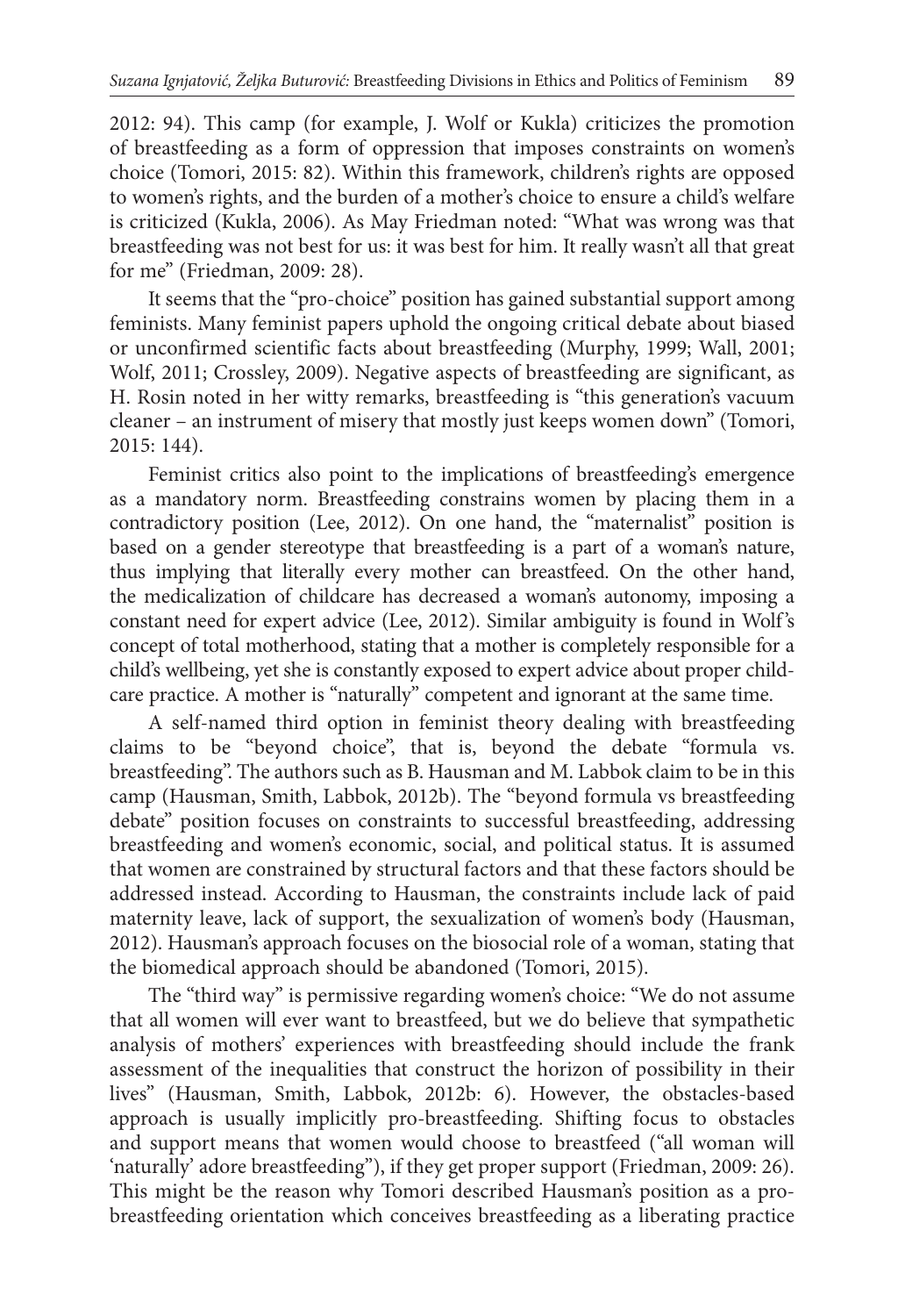(Tomori, 2015). Van Esterik also focuses on the external conditions, implicitly upholding breastfeeding: "inadequate support from family or health workers, constraints in the workplace, or misinformation from the infant food industry – are oppressed and exploited." (Van Esterik, 1994: 41).

#### **Breastfeeding Policy Implications for Gender Equality**

The "gender perspective" has become a mainstream gender equality policy from the 1990s (Booth & Bennett, 2002). Gender mainstreaming is the key instrument to achieve this new model (Ignjatovic, Boskovic, 2013). This means that the gender dimension is recognized and addressed in all policies and domains. The gender perspective paradigm focuses on gender equality in the private domain, and transformation of beliefs, attitudes, and lifestyles. A new "gender contract" has been introduced: "The gender perspective promotes actions that aim to transform the organization of society to a fairer distribution of human responsibilities, including the division of parental responsibilities. It acknowledges the differences between women and between men. The transformation of human lives is premised on the understanding that men are not the deliberate oppressors of women, but can also be disempowered by current social arrangements" (Booth & Bennett, 2002: 434). The new model of gender equality promotes equality in the private domain, sharing responsibilities and changing attitudes, values and life projects. Does breastfeeding as an intrinsically female biological activity contradict this new approach?

When it comes to breastfeeding, the gender perspective implies that the father is involved equally in child care. But the role of a partner in breastfeeding is complex, because it can be performed through a traditional type of a breadwinner role (so that the mother can focus on breastfeeding instead of income), or it can imply shared household labour or simply emotional support to the breastfeeding mother. The shared parental leave is a part of the "gender perspective" in family policy and it shows how complicated it is to combine a probreastfeeding policy and a gender equality policy. It reveals many ambiguities related to breastfeeding, as in the case of Norway, a global leading trend setter in both gender equality and breastfeeding. It is a country with the highest achieved level of gender equality in the world. According to the Global Gender Gap Index, Norway was ranked third after Iceland and Finland (World Economic Forum, 2016). Norway also has one of the highest breastfeeding rates in the world: 99% of mothers initiate breastfeeding, and 85% still breastfeed after 4 months (Marshall et al, 2007). From the 1970s, breastfeeding was included in the feminist program as a norm, following the premise of breastfeeding as liberation, both against capitalism (formula industry) and against alienation of the female body (Korsvik, 2011: 147). Feminist organizations in Norway were against "daddy quotas", a tripartite model of parental leave that supports a father's role in infant care. According to this model, one third of parental leave would be used by the mother, one third by the father, and one third would be optional. The reason for feminists being reluctant to provide support to the above regulation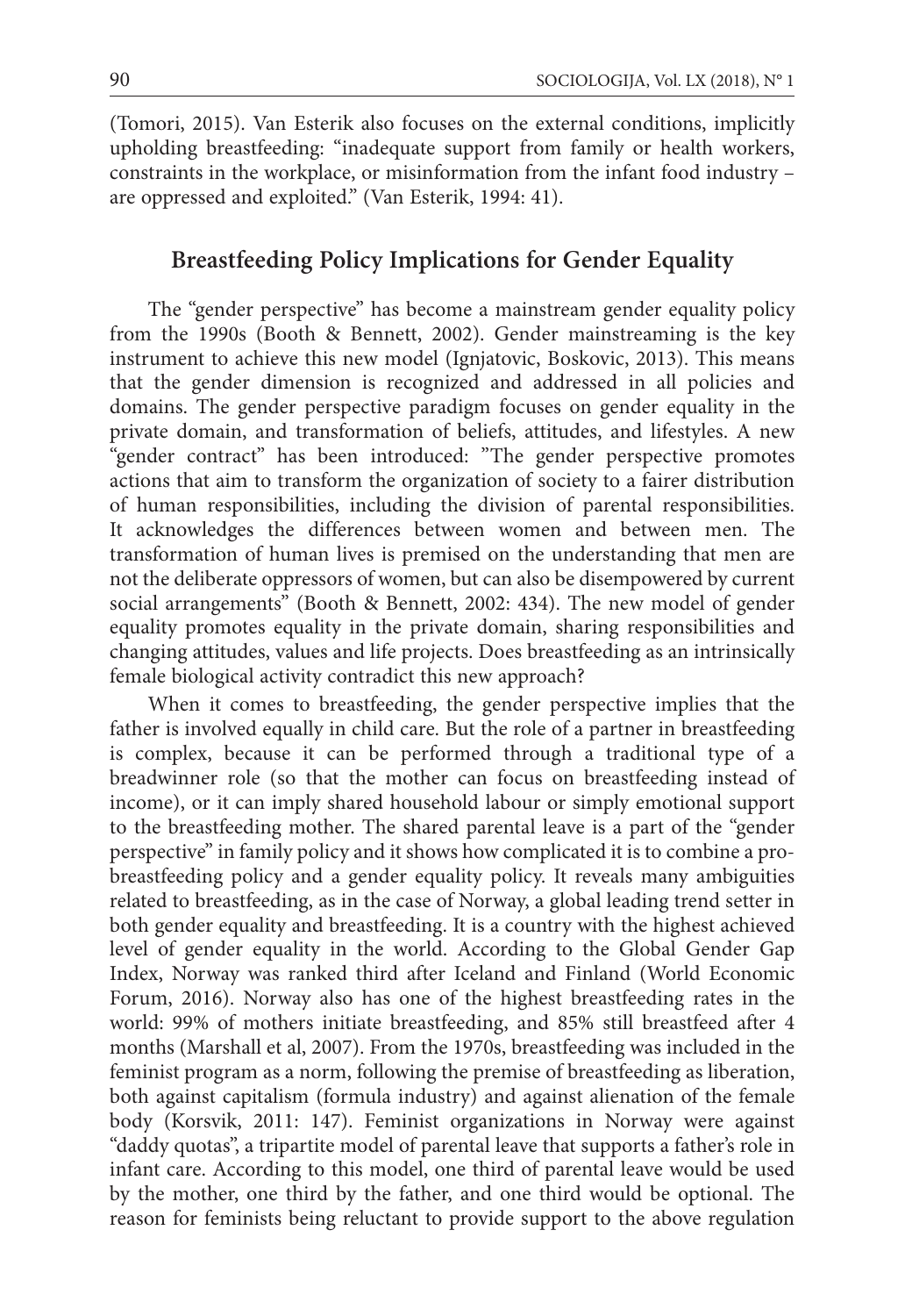was that parental quotas for fathers could affect breastfeeding (the accepted norm being one year of breastfeeding) (Korsvik, 2011).<sup>4</sup> The above issue is just one example of ambivalences within feminist ethics and politics. It seems that women's rights are in conflict with children's rights. Breastfeeding is "deeply gendered", and as such it conflicts with the model of shared parenting (Lee, 2012). It is questionable whether the breastfeeding issue can be addressed in a way to overcome the "equality-difference" debate, as Hausman and colleagues claimed to be possible. For example, during the 1980s, Wendy Williams was one of the proponents of the "equal treatment" approach in feminism, against the opposite, difference-based approach that acknowledges gender specific needs of women, as counterproductive for women's liberation.<sup>5</sup> In the case of breastfeeding, she admits her dilemma and reveals all the intricacies related to breastfeeding: "I confess ambivalence on that point. Human milk provides important benefits to human babies. Yet not all mothers can, or wish to, breastfeed, nor are all mothers who do feed their children human milk limited to delivering it by suckling them. Bottled milk, human or not, need not be fed to the infant by the mother. Choice is important in this area. Dogmas about Breastfeeding can become a device for oppressing mothers (Williams as cited in Galtry, 2000: 310).

# **Conclusion**

The "absent discourse" in feminist theory is a position *per se* (in addition to the identified three options) because it has its own implicit assumptions and biases about the female body, oppression and empowerment. In our view, the main reason that explains feminist reluctance to address breastfeeding as a gender issue is its ambivalence towards biological determinism. Focusing on biological arguments would be counterproductive since feminism insists on social determinism of women's oppression, implying that women's status depends on social norms and political mechanisms that are supposed to be transformed through political action. This is not so clear in all feminist theories, for example, eco-feminists see a women-nature connection as empowerment.

It is difficult to define a mainstream position on breastfeeding within feminism. It seems that demedicalization is still a relevant feminist rationale in promoting breastfeeding. A new phenomenon of unregulated milk sharing through an uncontrolled (usually online) informal market has been described by its supporters as a feminist act contributing to milk demedicalization and promoting the idea of "communal and shared breastfeeding" (Palmquist, 2015; Jung, 2015: 165).<sup>6</sup> The so-called "third way" has its own biases. Focusing on

<sup>4</sup> Even more complicated is "milk feeding" or expressing breastmilk as the only option for working mothers.

<sup>5</sup> According to the "equal treatment" approach, introducing special treatment for women in public policy (including maternity leave) would have a negative effect on the status of employed women, excluding them from the labour market and placing them in a deprivileged position (Galtry, 2000).

<sup>6</sup> Interestingly, this new manifestation of women's solidarity through milk sharing is supported and facilitated by different organizations (for example, Human Milk 4 Human Babies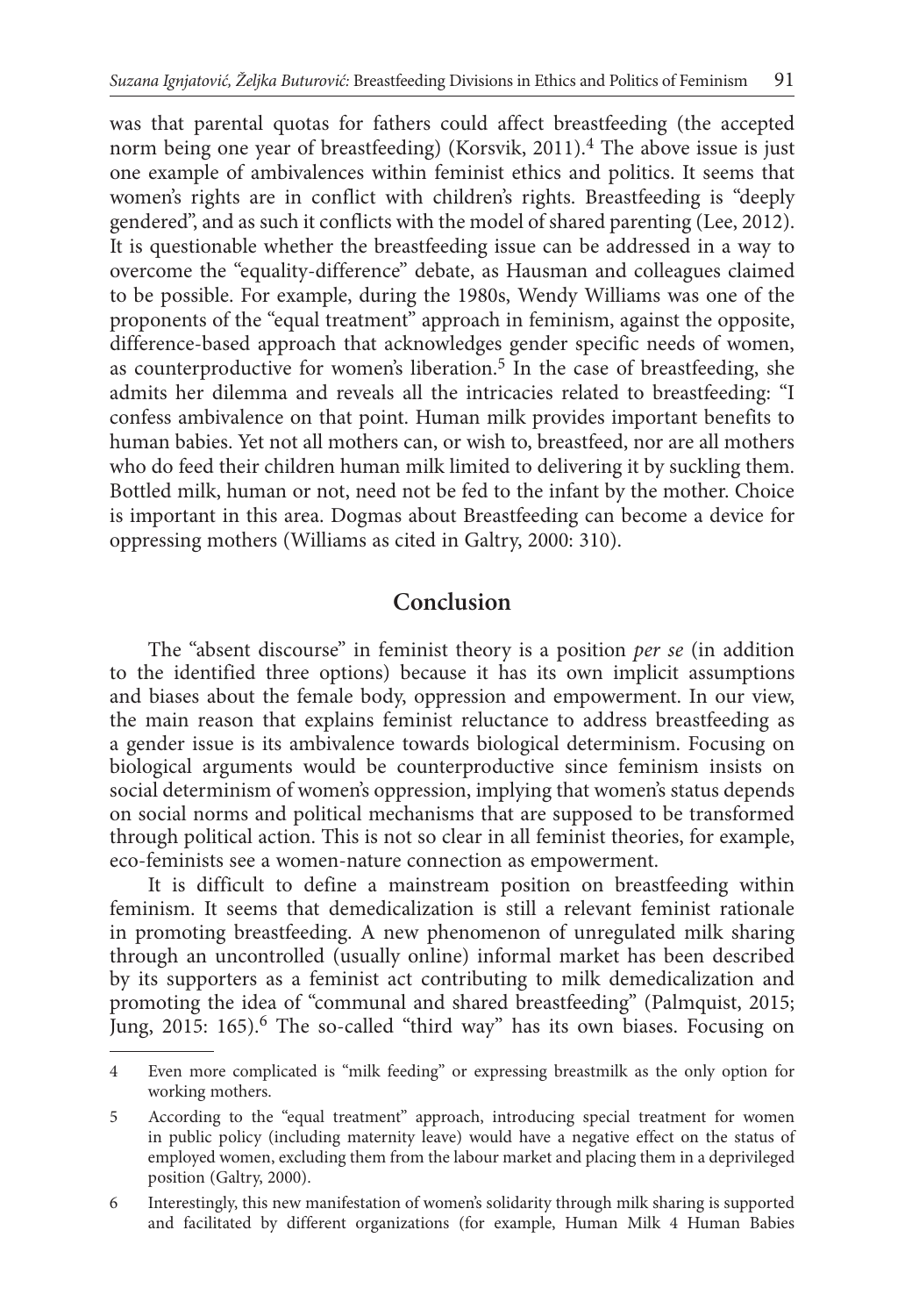"constraints" and structural barriers to breastfeeding remains a one-sided approach. The "external" constraints to breastfeeding are already widely explored: inadequate training and support for nursing mother, mother's socioeconomic status/ education/life style, partner's support, inadequate social protection system, etc. (McKinley & Hyde, 2004; Labarère et al., 2012). However, the identified obstacles are not sufficient to address all issues related to a gender dimension on breastfeeding. Recently, psychological distress and other costs of breastfeeding are being brought to focus in feminist and mainstream research (Schmied, Lupton, 2001; Cooke et al. 2003; Ignjatovic, Rasevic, 2016). Feminism should tackle these "internal" factors as relevant in addition to "external" constraints, including body image, emotional costs, guilt and the internalized moral imperative to breastfeed.

The status of breastfeeding in feminism is intrinsically problematic, because ambivalences toward breastfeeding are found not only across feminist positions, but also within individual feminist ideologies. Sometimes it is difficult to discern a clear view due to conflicting positions that breastfeeding brings into any theoretical debate. For example, ecofeminism sees mother milk as an epitome of a natural and environment-friendly infant feeding practice. The environmental costs of the food industry are the reason for an ecofeminist lactivist position, but the costs of breastfeeding related products (bottles, breast pumps) are to be considered, too. Similarly, Marxists conceive capitalism as oppression, so they are expected to be against the infant food industry, as part of the capitalist system. However, the profit-based formula industry is very similar to the expanding breastfeeding industry which makes profit out of the products and services aimed to enhance breastfeeding. The libertarian feminist position is based on a philosophical and political concept of choice and individual rights (McElroy, 2008).

The debate about breastfeeding is relevant for the future of feminism, because it has introduced a new way to approach a well established "private vs. public" dualism that feminism usually conceives as a factor of women's oppression. Introducing breastfeeding into the feminist equation makes this dualism even more complicated, because it is not clear whether breastfeeding belongs to the public or private domain. This is evident within Marxist feminism which is limited to a production vs. consumption division. As Van Esterik noted, processes of lactation and child care should be reconceptualized as "production" (Van Esterik, 1994). Breastfeeding can be viewed as empowering in breaking the public/private split, considering the role of breastfeeding in public (including changes in media discourse), which has been increasingly recognized as a research subject and a legitimate issue in public policy (Buturovic, Ignjatovic, Rasevic, 2017).

The question remains whether breastfeeding is a liberating or alienating practice for women. On the one hand, it helps overcome a public-private division (breastfeeding in public as a liberating practice), overcoming alienation from a woman's body, and liberation from a traditional script that imposes attractiveness

<sup>–</sup> HM4HB), but it is strongly opposed by La Leche League and American Academy of Pediatrics due to possible health risks (Jung, 2015).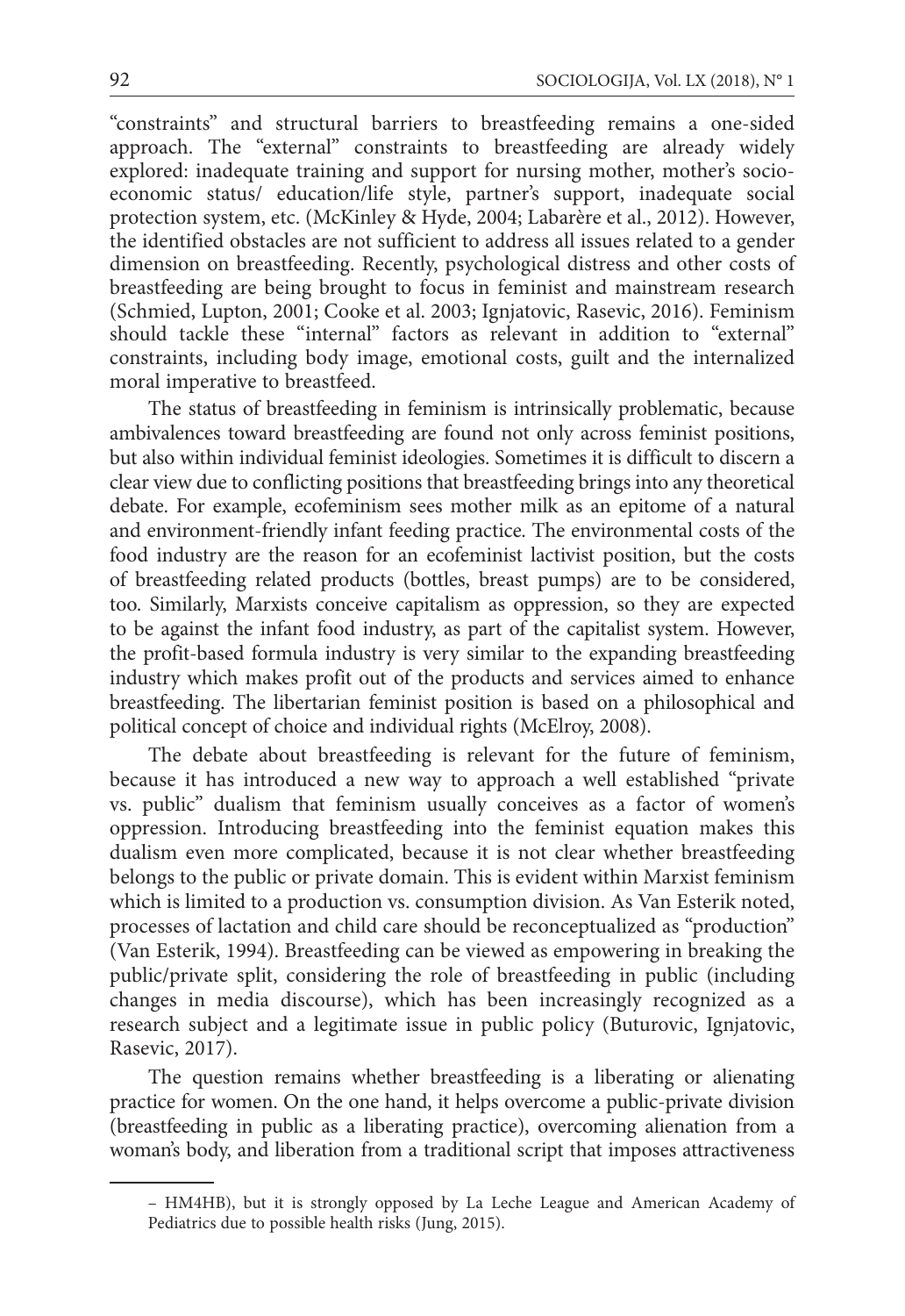onto a woman's body. On the other hand, breastfeeding is a holistic act (as Van Esterik said). Undoubtedly, it affects all areas of life: everyday physiology, sexuality, social relations, emotions, autonomy and freedom of movement, and paradoxically, even more than pregnancy or any other female body-related activity.

# **Acknowledgments**

This research was supported by the Ministry of Education, Science and Technological Development of the Republic of Serbia. Project reference number: III 47010 ("Social transformations and the EU accession process: a multidisciplinary approach).

### **Literature**

- Booth, Christine & Bennett, Cinnamon. 2002. Gender mainstreaming in the European Union: Towards a new conception and practice of equal opportunities? *European Journal of Women's Studies*, 9 (4): 430–446.
- Buturović, Željka, Ignjatović, Suzana, Rašević, Mirjana. 2016. Challenges of Early Motherhood: Breastfeeding Difficulties and Life Satisfaction. *Stanovništvo* 54  $(1), 1-14.$
- Buturović, Željka, Ignjatović, Suzana, Rašević, Mirjana. 2017. Attitudes toward breastfeeding and breastfeeding practice: lack of support for breastfeeding in public as a factor in low breastfeeding rates. *Journal of Applied Health Sciences*, 3(2) 137–143.
- Crossley, Michele. 2009. Breastfeeding As a Moral Imperative: An Autoethnographic Study. Feminism & Psychology. Vol. 19(1): 71–87.
- Faircloth, Charlotte. 2013. Militant Lactivism? Attachment Parenting and Intensive Motherhood in the UK and France. New York, Oxford: Berghahn Books.
- Friedman, May. 2009. For Whom is Breast Best? Thoughts on Breastfeeding, Feminism and Ambivalence. *Journal of the Association for Research on Mothering*, 11(1): 26–35.
- Galtry, Judith. 2000. Extending the "bright line": Feminism, Breastfeeding and the Workplace in the United States. *Gender and Society*, 14(2): 295–317.
- Hausman, Bernice. 2012. Feminism and Breastfeeding. In: Paige Hall Smith, Bernice L. Hausman, Miriam Labbok (eds.) *Beyond health, beyond choice*. New Brunswick, New Jersey, and London: Rutgers University Press.
- Hausman, Bernice L., Smith, Paige, Labbok, Miriam. 2012a. Preface and Acknowledgements. In: Paige Hall Smith, Bernice L. Hausman, Miriam Labbok (eds.) *Beyond health, beyond choice*. Rutgers University Press New Brunswick, New Jersey, and London.
- Hausman, Bernice L., Smith, Paige, Labbok, Miriam. 2012b. Introduction. In: Paige Hall Smith, Bernice L. Hausman, Miriam Labbok (eds.) *Beyond health,*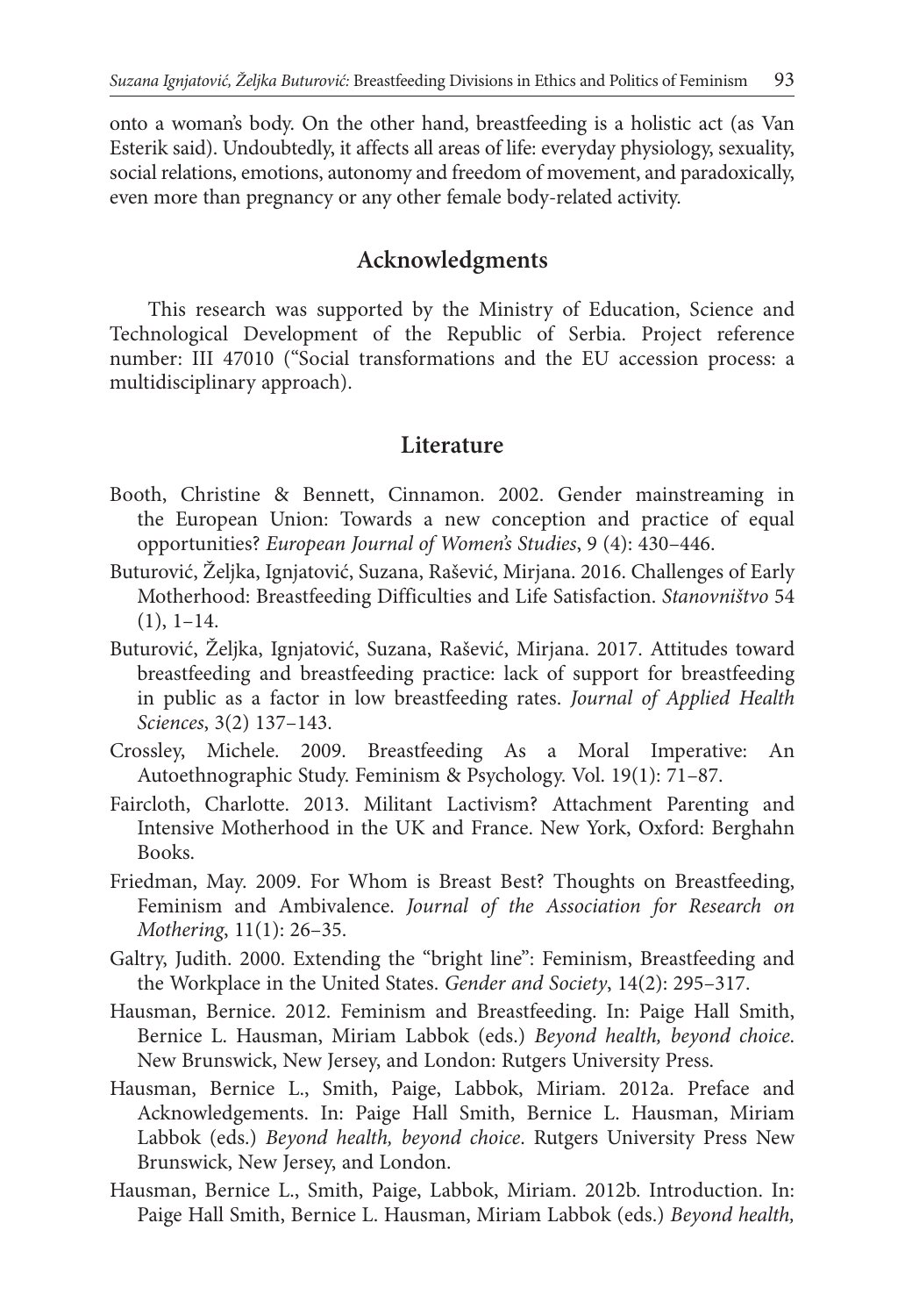*beyond choice*. Rutgers University Press New Brunswick, New Jersey, and London.

- Ignjatović, Suzana, Bošković, Aleksandar. 2013. Are we there yet?' Citizens of Serbia and public policy on gender equality within the EU accession context. *European Journal of Women's Studies*, 20(4): 425–440.
- Ignjatović, Suzana, Bošković, Aleksandar. 2017. Gender Equality in Serbia. In: Anders Ortenblad, Raili Marling, Snjezana Vasiljevic (eds.) *Gender Equality in a Global Perspective*. Routledge.
- Ignjatović, Suzana, Buturović, Željka, Hristić, Ljubomir. 2015. Breastfeeding as the New Cultural Taboo. *Anthropological Notebooks*, 21(1): 135–144.
- Jung, Kortney. 2015. *Lactivism*. New York: Basic Books. KINDLE
- Korsvik, Trine Rogg. 2011. Childcare policy since the 1970s in the 'most gender equal country in the world': A field of controversy and grassroots activism. *European Journal of Women's Studies*, 18(2) 135–153.
- Kukla, Rebecca. 2006. Ethics and Ideology in Breastfeeding Advocacy Campaigns. *Hypatia*, 21 (1): 157–180.
- Labarère, J., Gelbert-Baudino, N., Laborde, L., Baudino, F., Durand, M., Schelstraete, C., François, P. 2012. Determinants of 6-Month Maternal Satisfaction with Breastfeeding Experience in a Multicenter Prospective Cohort Study. *Journal of Human Lactation*, 28(2) 203–210.
- Lancet. 2016. Achieving the New Normal, 387: 404. Retrieved from http://www. thelancet.com/pdfs/journals/lancet/PIIS0140–6736(16)00210–5.pdf
- Lee, Robyn. 2012. Breastfeeding and Constraints on Mothers' Agency, *Journal of the motherhood initiative*, 3(2): 93–102.
- Marshall, Joyce L, Godfrey, Mary, Renfrew, Mary J. 2007. Being a 'good mother': Managing breastfeeding and merging identities, Social Science & Medicine, 65: 2147–2159.
- McElroy, Wendy. 2008. Feminists against women: The new reproductive technologies. Retrieved from http://www.wendymcelroy.com/reason2.htm
- McKinley, Nita Mary, & Hyde, Janet Shibley. 2004. Personal attitudes or structural factors? A contextual analysis of breastfeeding duration. *Psychology of Women Quarterly*, 28: 388–399.
- Murphy, Elizabeth., 1999. 'Breast is best': Infant feeding decisions and maternal deviance, *Sociology of Health & Illness*, 21(2): 187–208.
- Palmquist, Aunchalee. 2015. "Demedicalizing Breastmilk: The discourses, practices, and identities of informal milk sharing," In: Tanya Cassidy and Abdullahi El-Tom (Eds), Ethnographies of Breastfeeding: Cultural Contexts and Confrontations." Bloomsbury Academic.
- Rosin, Hanna. 2009. The Case Against Breast-Feeding. The Atlantic. Retrieved from http://www.theatlantic.com/magazine/archive/2009/04/the-case-againstbreast-feeding/307311/
- Schmied, Virginia, Lupton, Deborah. 2001. Blurring the boundaries: breastfeeding and maternal subjectivity. Sociology of Health and Illness, 23(2): 234–250.